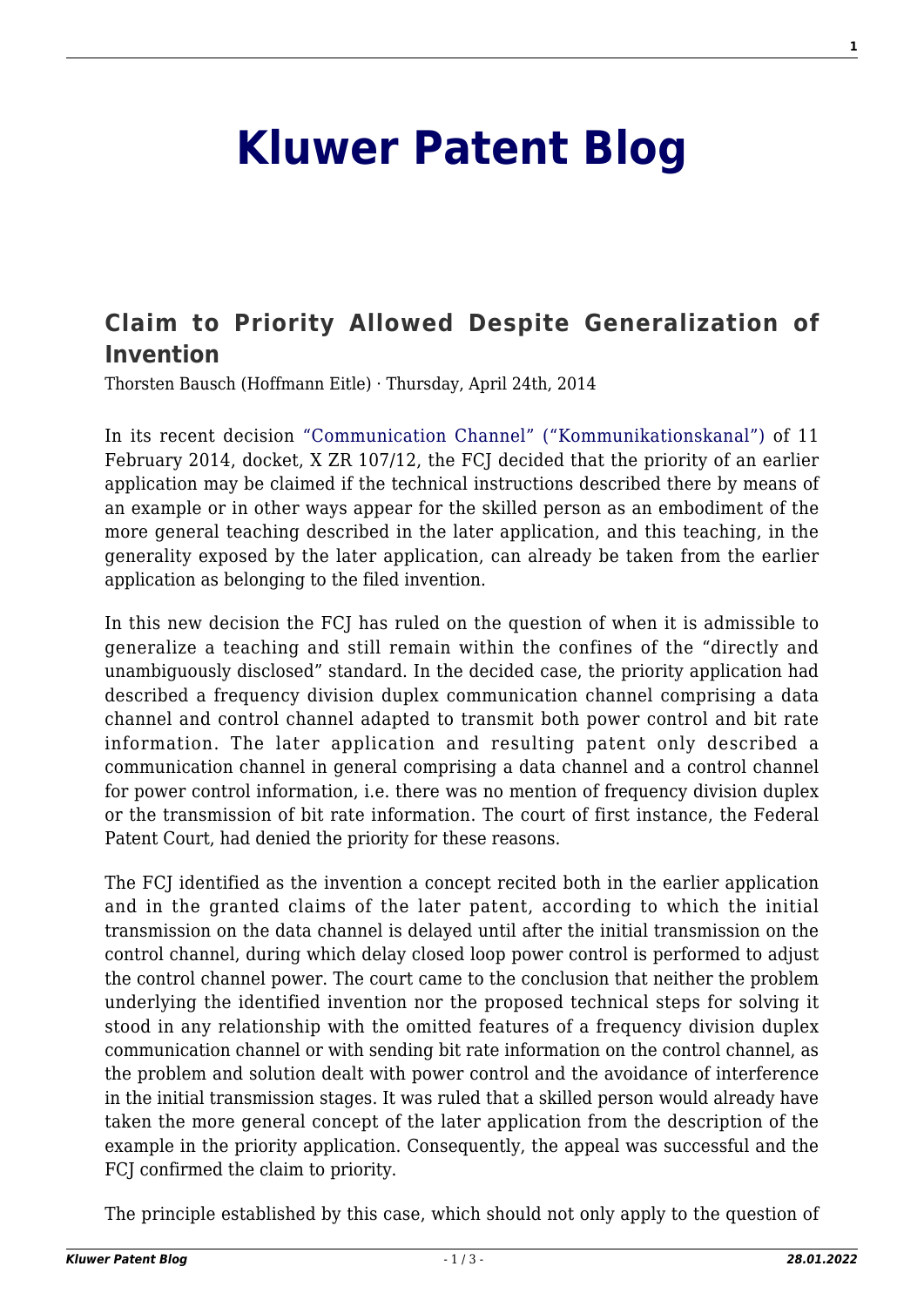priority but equally to that of (in)admissible extension, gives hope to all

**2**

applicants/patent proprietors who discover that their basic patent application describes elements in connection with the invention that are later found to be unnecessary or undesirable, hence giving rise to the wish of generalizing the invention. According to the FCJ, if a skilled person is able to recognize a problem and a corresponding invention from the basic application, and the features that are to be omitted or generalized do not stand in specific relationship with the identified problem and invention, then the desired generalization is permissible. Or, in other words, a skilled person would have directly and unambiguously arrived at the generalization.

For EP practitioners this is reminiscent of the "essentiality test", which the FCJ possibly had in mind, although no reference is made to it in the decision. Indeed, the principle expressed by the FCJ is more vague and this is where a certain amount of criticism is in order. Namely, the new decision increases legal uncertainty, as the central problem is how to identify the concept of "the invention" that is then used as a measure for establishing whether or not an omitted feature stands in relationship with it.

Georg Siegert

## **Kluwer IP Law**

The **2021 Future Ready Lawyer survey** showed that 81% of the law firms expect to view technology as an important investment in their future ability to thrive. With Kluwer IP Law you can navigate the increasingly global practice of IP law with specialized, local and cross-border information and tools from every preferred location. Are you, as an IP professional, ready for the future?

[Learn how](https://www.wolterskluwer.com/en/solutions/kluweriplaw?utm_source=patentblog&utm_medium=articleCTA&utm_campaign=article-banner) **[Kluwer IP Law](https://www.wolterskluwer.com/en/solutions/kluweriplaw?utm_source=patentblog&utm_medium=articleCTA&utm_campaign=article-banner)** [can support you.](https://www.wolterskluwer.com/en/solutions/kluweriplaw?utm_source=patentblog&utm_medium=articleCTA&utm_campaign=article-banner)

*To make sure you do not miss out on regular updates from the Kluwer Patent Blog, please subscribe [here.](http://patentblog.kluweriplaw.com/newsletter)*